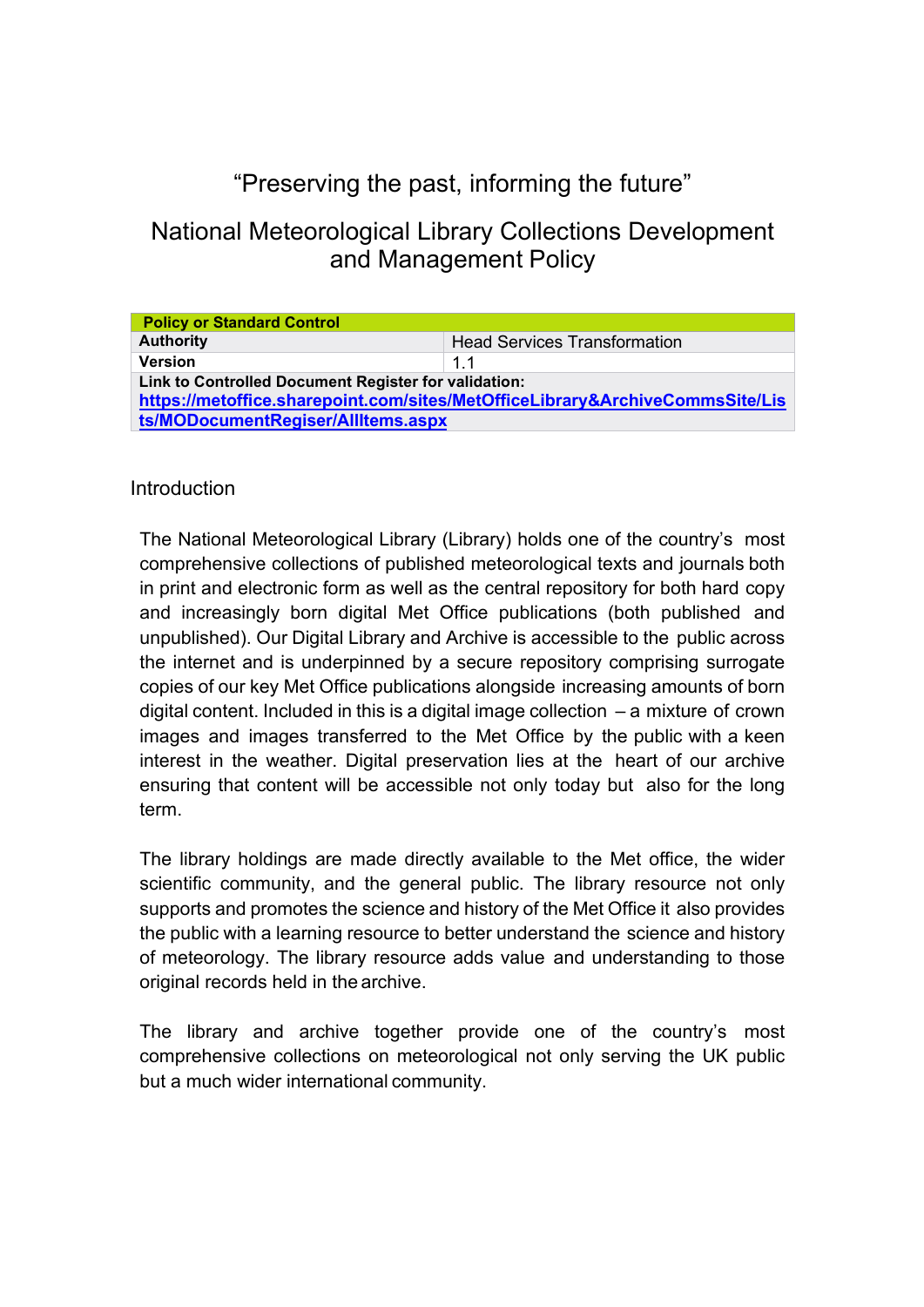#### Aim

The library's collection policy ensures that we continue to maintain a comprehensive collection showing the development of the Met Office and more importantly the development of meteorology and its interaction with other related sciences. We maintain a core collection of the current journals and texts both in hard copy and increasingly in electronic form to enable our customers to keep abreast of the very latest research and gain a better understanding of the complex science of meteorology. Our collection is accessible for reference or loan to customers with varying levels of subject expertise and we produce a series of fact sheets aimed at the general public that cover a wide range of weather and climate related topics to provide greater learning and understanding of meteorology.

#### **History**

An early mention of the Library was in the Met Office Annual Report for 1870 and the first purpose-built Library was established when the Met Office moved from Victoria Street (which it outgrew) to a new office in South Kensington in 1910.

The Met Office moved its headquarters to Bracknell in 1961 where the library was located close to the entrance for ease of public access, and it was during this period that the archive records were finally brought together from a variety of locations to be housed together as a single collection separately from the library in a building close to HQ.

The Library moved to the new Met Office headquarters in Exeter in 2003 and the archive relocated to its first purpose build archive repositories at Great Moor House Exeter in 2005 – only a few minutes' walk from theLibrary.

The early Library existed largely to house the growing collection of observations (many of which were contained within ships logs) and to support for the work of the then "Meteorological Office".

Our collections chart the development of meteorology from its early days when it was classed as part of the science of astronomy when many of the early observations were carried out by astronomical observatories and aboard ships to its present position as an Earth Science.

We also chart the developing capabilities of the Met Office whose initial role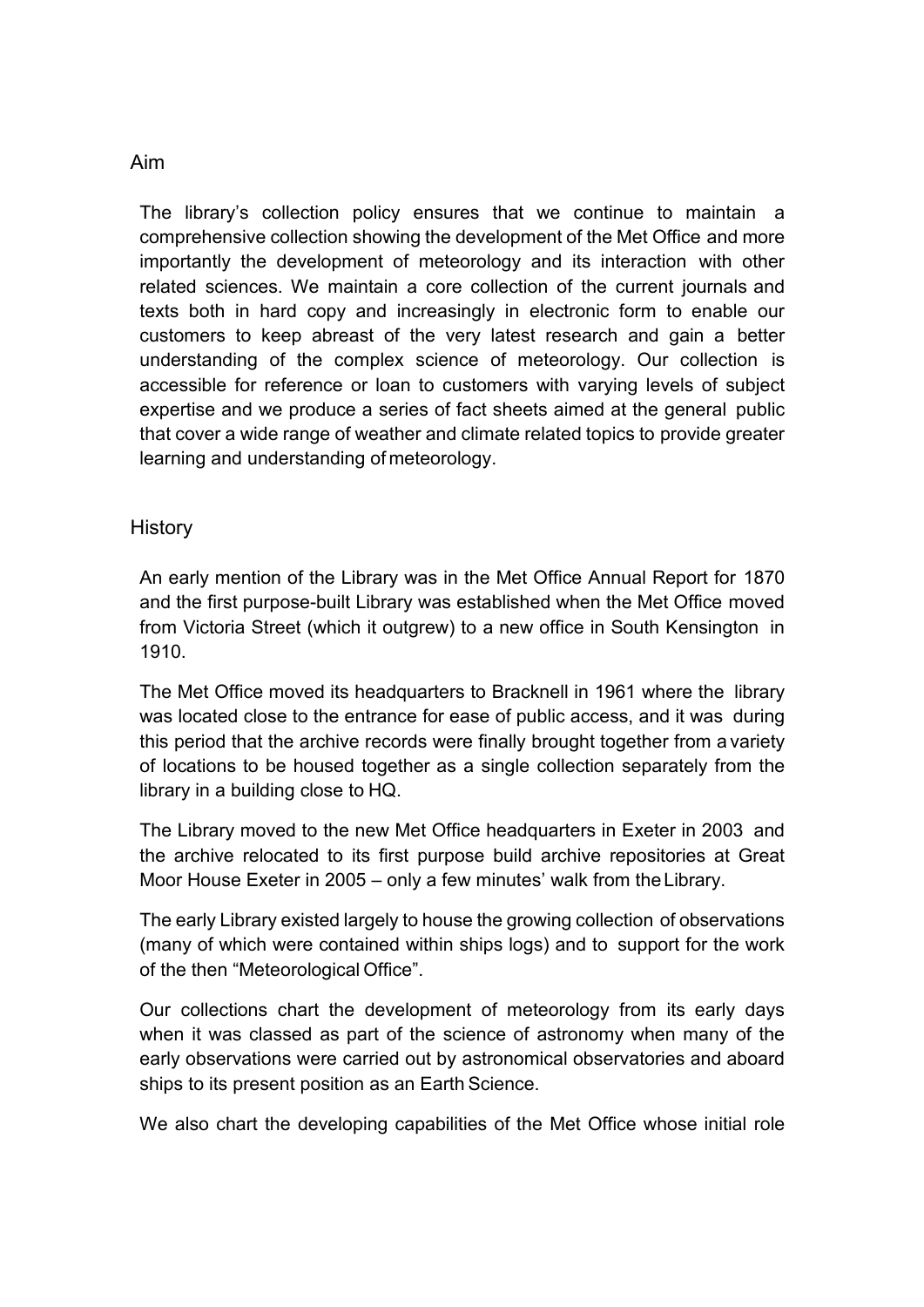under Admiral FitzRoy quickly evolved from not only collecting actual observations to also providing forecasts at sea and on land. This was later followed by the move to numerical forecasting and the development of our climate research capability known as the Hadley Centre. Our climate research continues to make significant contribution to the scientific understanding of climate and climate change and helps to drive national and international governmental policies.

## Core Subject Collections

Our core subject collections cover meteorology and climatology and are aim is to provide staff and public access to a comprehensive collection covering these topics. We achieve this aim by providing access to the following resources in both paper and increasingly in electronic format, free at the point of use:

- Main peer reviewed journals
- Books, both standard texts and topical texts, reflecting current trends and opinions of the time
- Conference proceedings
- Reports from other national meteorological services and organizations including the World Meteorological Organization (WMO) and Intergovernmental Panel on Climate change (IPCC)
- Met Office observation data
- A selection of International data, including daily, weekly, monthly and as averages where supplied
- Met Office reports, annual and research and internal magazines showing the development of the Office
- Learning material including our Fact Sheet Series and Historical Events fact sheets produced by the library and archive staff in consultation with the relevant Met Office subject specialists

#### Related Subject Collections

Meteorology does not exist in isolation and the understanding of related sciences is vital to research, this as true now as it was in the past. The collection reflects this changing research focus. Related subject collections include: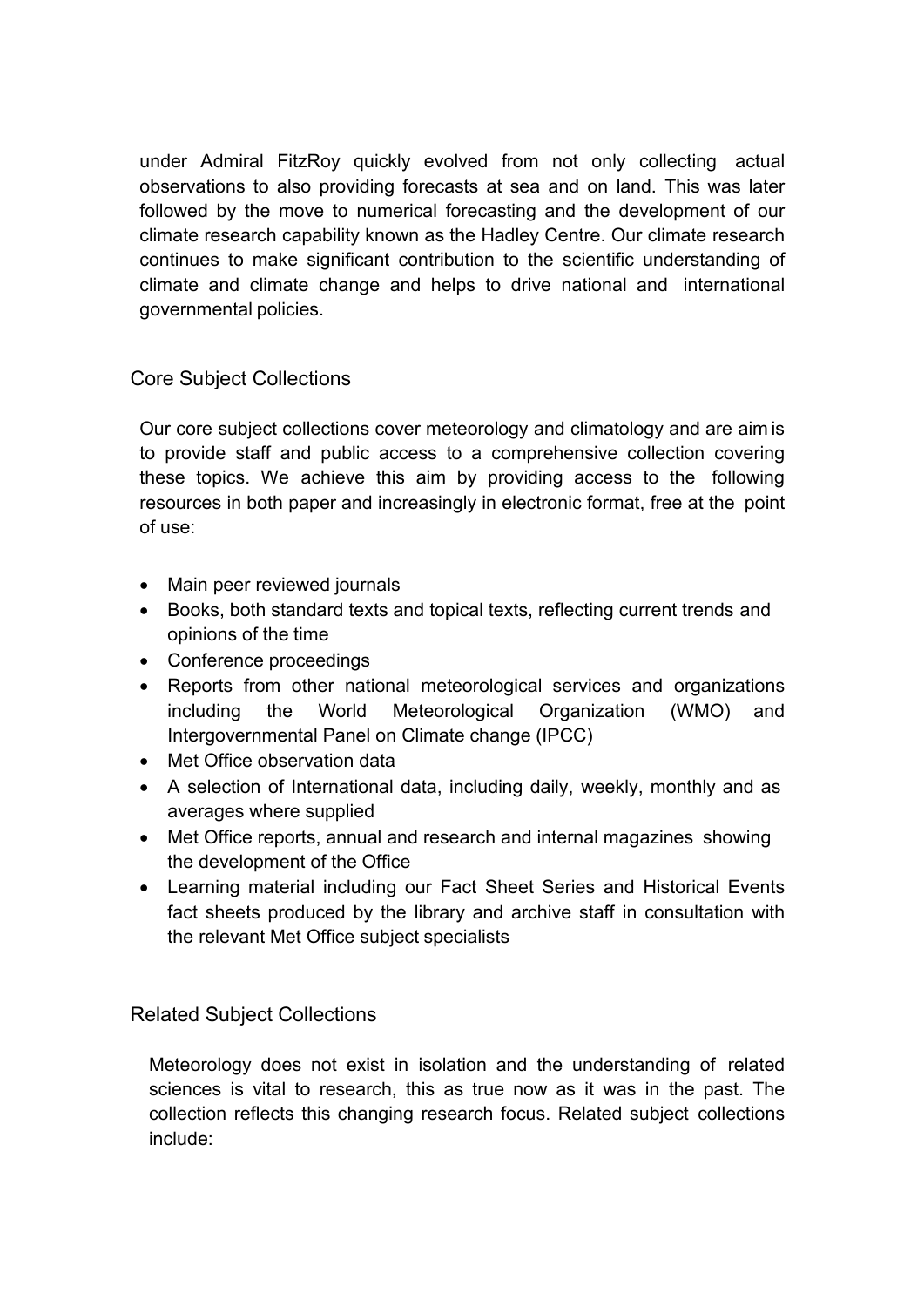- Mathematics
- Astronomy
- Fluid Mechanics
- Oceanography
- Hydrology
- Physics
- Ecological Studies
- Glaciology

The Library also holds a small collection on management and computing, purely for Met Office staff support purposes and basic general and specialist reference publications such as dictionaries, encyclopaedias andglossaries.

## Collection Management

#### Selection Criteria

The collection is managed by the Library staff and material is selected by them and also in consultation with Met Office staff and external subject specialists. This keeps the collection current, as it constantly reflects ongoing research, both internal and collaborative. Selection is basedupon:

- Content
- Published book reviews
- Met Office staff views
- Know authors experts in their respective fields
- Audience i.e. does the item relate to expert professionals, amateurs or those with just a general interest in the subject and how well does it serve the respective audience
- Relation to collection i.e. does the item fill a gap in the collection or do we already have extensive holdings for this area. This is especially important when considering items for related subject collections
- Language, how useful will the item be if in a foreign language
- Cost does the item represent good value for money given what already exists within the collection and does it fit with budgetary constraints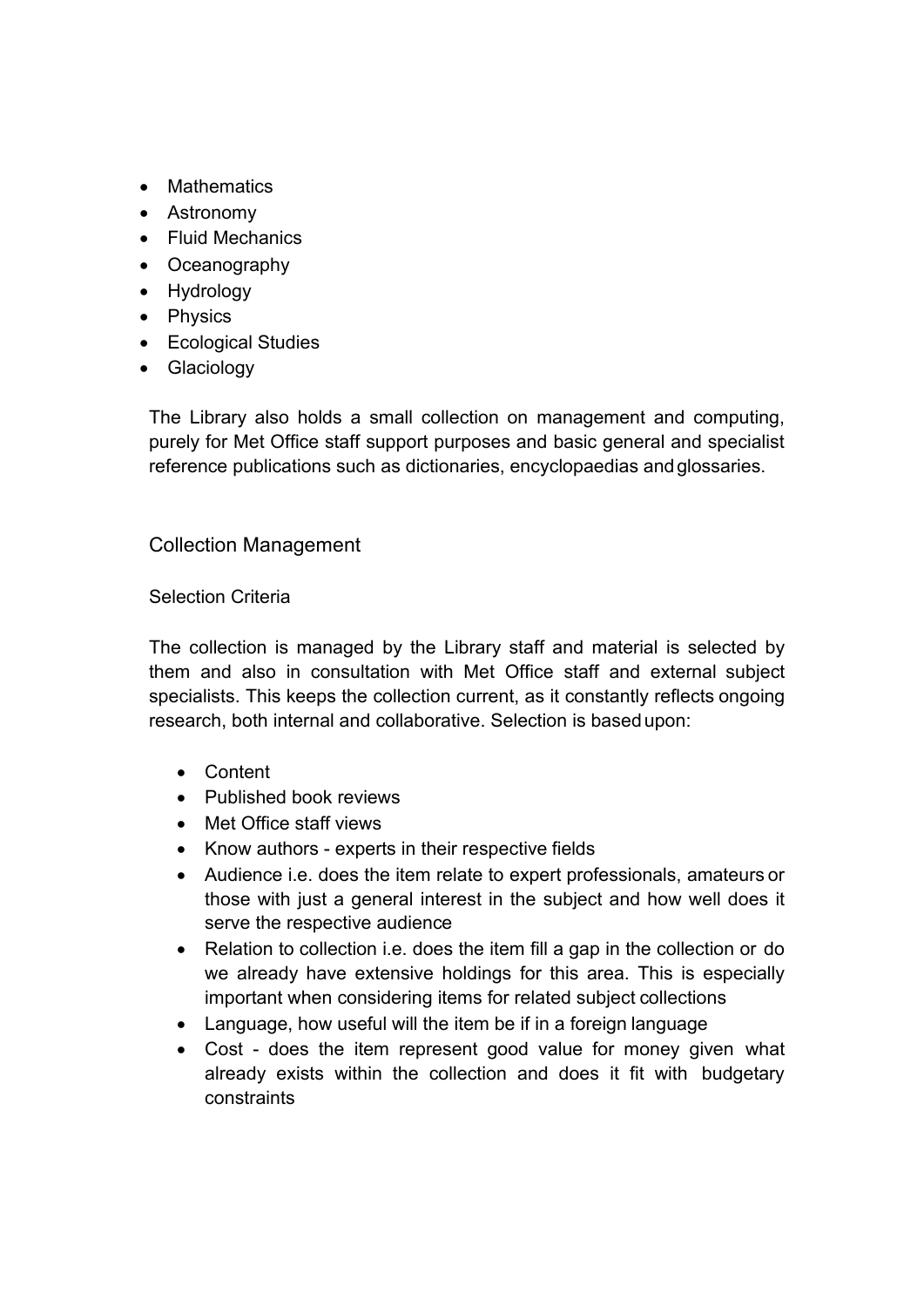#### Duplicate Items

Duplicates of texts are kept only for those items used frequently or for items that are known to be rare as this helps to facilitate greater access by more remote users. Previous editions of some standard textbooks are kept for reference purposes as this helps to show the development of the subject concerned.

## Foreign Language Material

The Library and Archive has collected foreign material for the core subject collection, especially in the past when publications were more freely exchanged. This had the advantage of showing the development of meteorology internationally and also showed the areas of meteorological research and related subjects that were of particular concern to individual countries at the time. At present the Library and Archive does not actively seek to collect foreign language material but does still accept items donated to it if they are deemed suitable.

#### **Donations**

Donations are accepted, with the proviso that retention of all the material donated is at the discretion of the Library and that it fits with our selection criteria.

#### Cataloguing and Classification

All books, reports, journals, electronic resources and miscellaneous items are catalogued to MARC standard onto the Library and Archive collections management system currently hosted by EOS.Web.

Journals are catalogued to article level and some books may have individual chapters catalogued, especially if the authors are Met Office staff.

Classification was achieved in the past using the UDC (Universal Decimal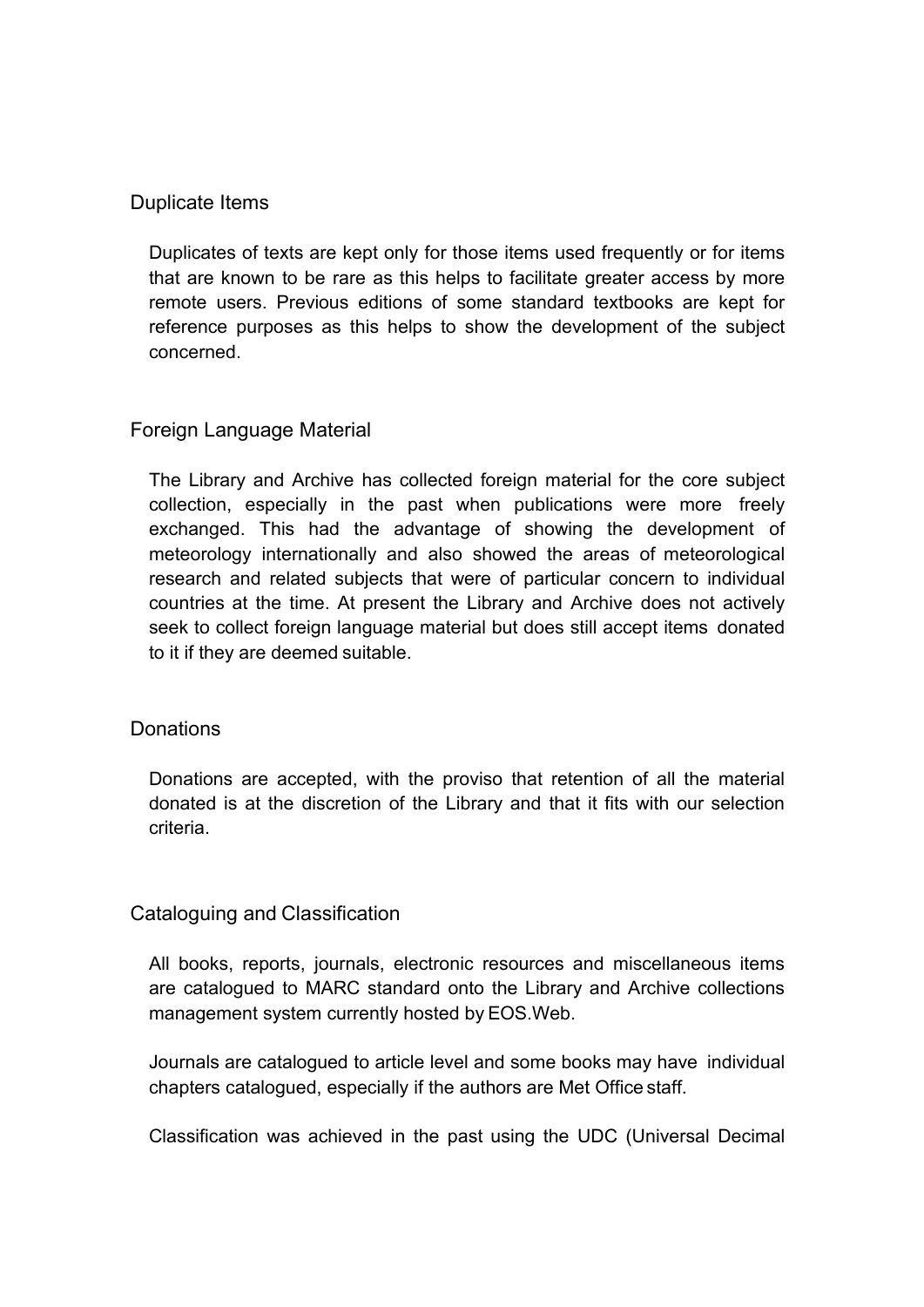Classification system). This has now been replaced by a specialist subject thesaurus based upon the UDC, developed internally for the specialist nature of the collection.

The online catalogue provides as a search and retrieval tool to access details about our collections and to link directly to our digital content. It also serves to promote Met Office science through personal publication lists and promoting key Met Office publication series'.

Work instructions covering library cataloguing are available to all staff on the team SharePoint drive and these are supported by training and ongoing support from the Cataloguing Supervisor.

## Collection Reviews

Reviews of Library stock will be regularly undertaken. The assessment of items will be based upon:

- Currency does the item reflect the current status of research in this area; would it be a useful text for showing the status of research/opinion at that time?
- Does it have historical value reflecting the development of the science even if has been replaced by a more recent edition or text on the topic?
- Does it have an electronic duplicate?
- Use has the item proved to be a popular text on the subject and is still considered so, or has it been replaced by a more recent text?
- Relation to collection does the item fill a gap in the collection or do we have extensive holdings for this area?
- Condition what is the condition of the item? If it is to be retained should it be rebound or replaced with a new copy?

Some items will then be moved to the archive and kept for reference purposes only. Other items will be disposed of.

Any decisions following from Collection Review activities are subject to the approval of the Library and Archive Manager.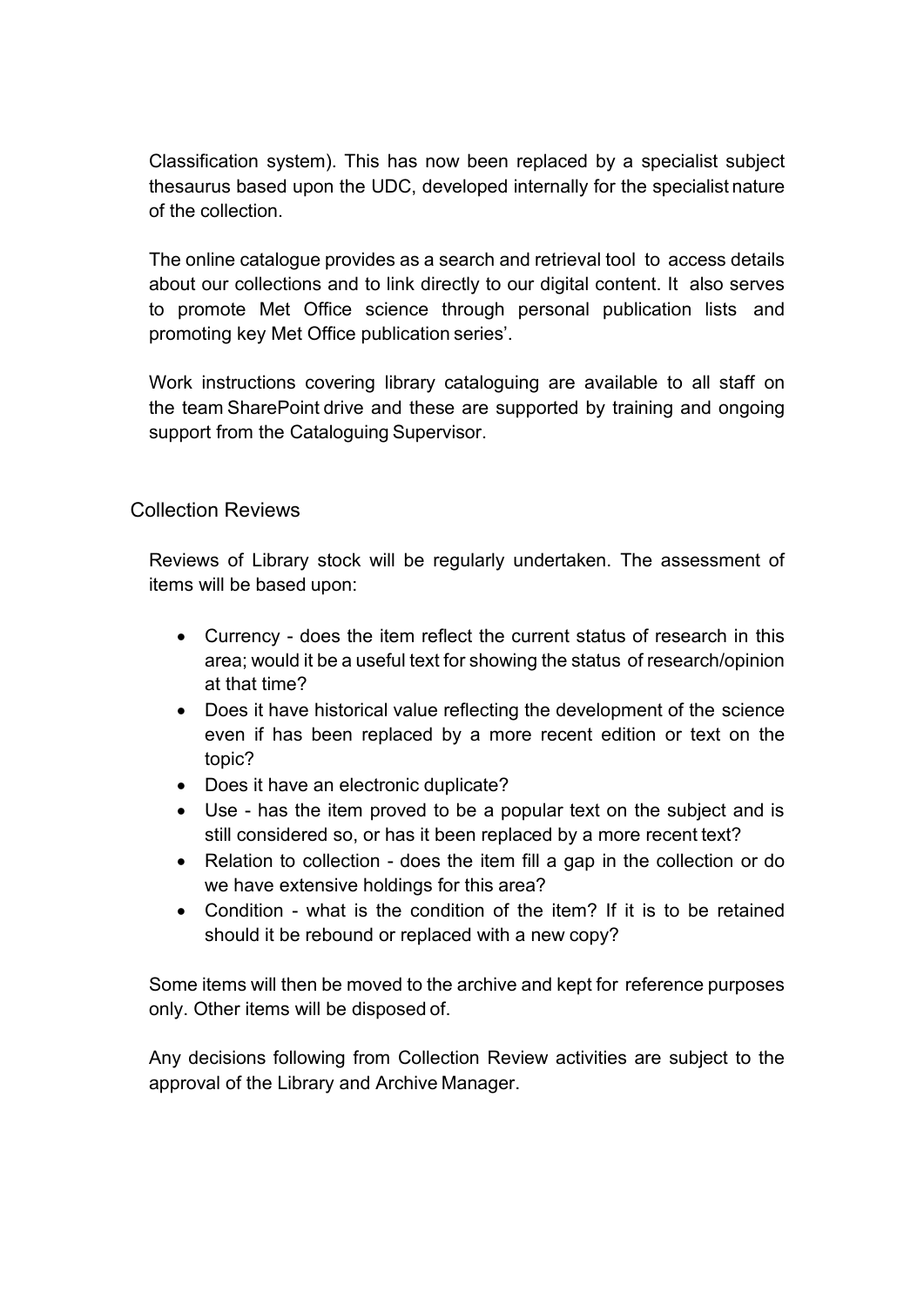

Related documentation:

- 1. National Meteorological Archive Acquisitions Policy
- 2. National Meteorological Archive Collections Information Policy

Review Period: 5 years